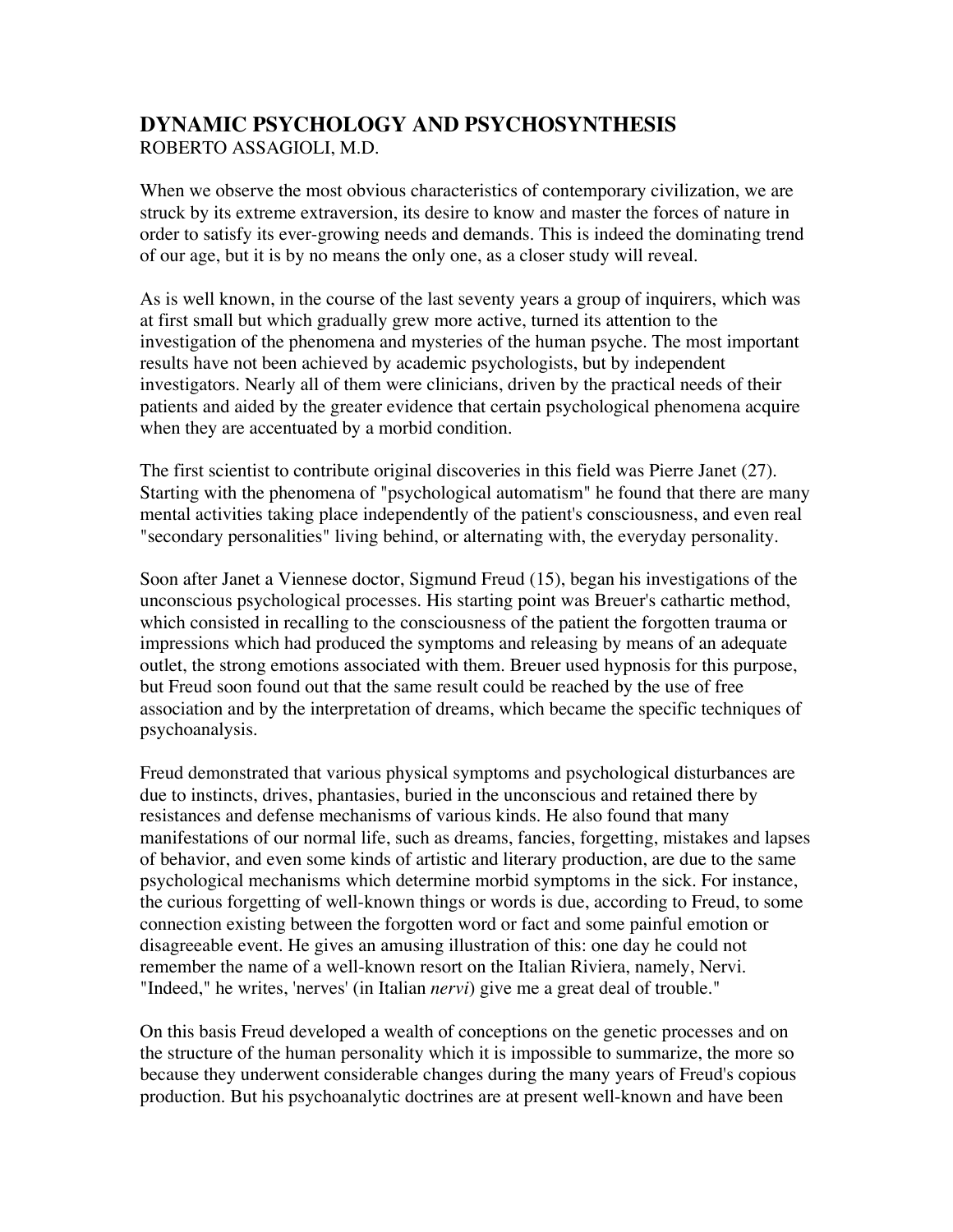expounded or summarized by various writers. (A comprehensive and objective exposition of Freudian psychoanalysis is that by Ruth L Munroe in her book *Schools of Psychoanalytic Thought* (41) which also contains a clear exposition and critical comments on the other main exponents of psychoanalytic thought.)

Freud had many pupils and followers, some of whom contributed various developments and modifications, while remaining in the main stream of the psychoanalytic movement; such were Karl Abraham (1), Sandor Ferenczi (13), Wilhelm Stekel (55), Melanie Klein (30), etc. On the other hand, some of Freud's original pupils and co-workers took independent and even antagonistic positions and developed conceptions, methods and even Schools of their own. The more important among them are: Alfred Adler (2) who, in his "Individual Psychology," emphasized the importance of the drive to personal selfassertion, or the will-to-power; C. G. Jung (28), who investigated the deeper layers of the unconscious, where he found images and symbols of a collective character, and also made original contributions to the classification and description of psychological types; Otto Rank (46), who put particular emphasis on the problem of separation and union, and on the function of the will. Later, specific contributions were made by Karen Homey (25), who pointed out the importance of actual conflicts and of the need for security. Erich Fromm (16) put the accent on the social pressures on the individual.

Various contributions have been made by French psychoanalysts such as Allendy (3) and Hesnard (24). Mention should be made also of "Existential Analysis," put forward and practised by Binswanger (9) and Frankl (14).

If we take into consideration a larger field, which includes both special branches of medicine and of psychology and various independent cultural movements, we find significant and valuable contributions to the knowledge of human nature and to its betterment. Among these are:

1. *Psychosomatic Medicine*, which has increasingly developed in recent years, bringing to light the strong influence of psychological factors in determining troubles of every kind, including many of an organic character.

2. *The Psychology of Religion*, which investigates the various manifestations of religious consciousness and of mystical states. The researchers in this field have been numerous; we can mention, among the first, William James (26), with his classical book on *The Varieties of Religious Experience*; Underhill (61), (*Mysticism*); Heiler (23); Winslow Hall (20); etc. Lately, a number of books have appeared which discuss the relationship between psychology and religion.

3. *The Investigation of the Superconscious* (and its manifestations such as intuition and illumination), of genius and of creative activity; and of highly gifted children. Here we find the study of "cosmic consciousness" by Bucke (10); the contributions of Ouspensky (45), Winslow Hall (20), Urban (62), Maslow (37), etc.; Terman (59) and the group working in the Association for Gifted Children, etc.

4. "*Psychical Research*" or *Parapsychology*, which developed from the classical studies of Myers (43) on the "Subliminal Self" and was developed by earnest scientists such as James (26), Lodge (34), Richet (48), Geley (17), Osty (44), Rhine (47), etc. It has given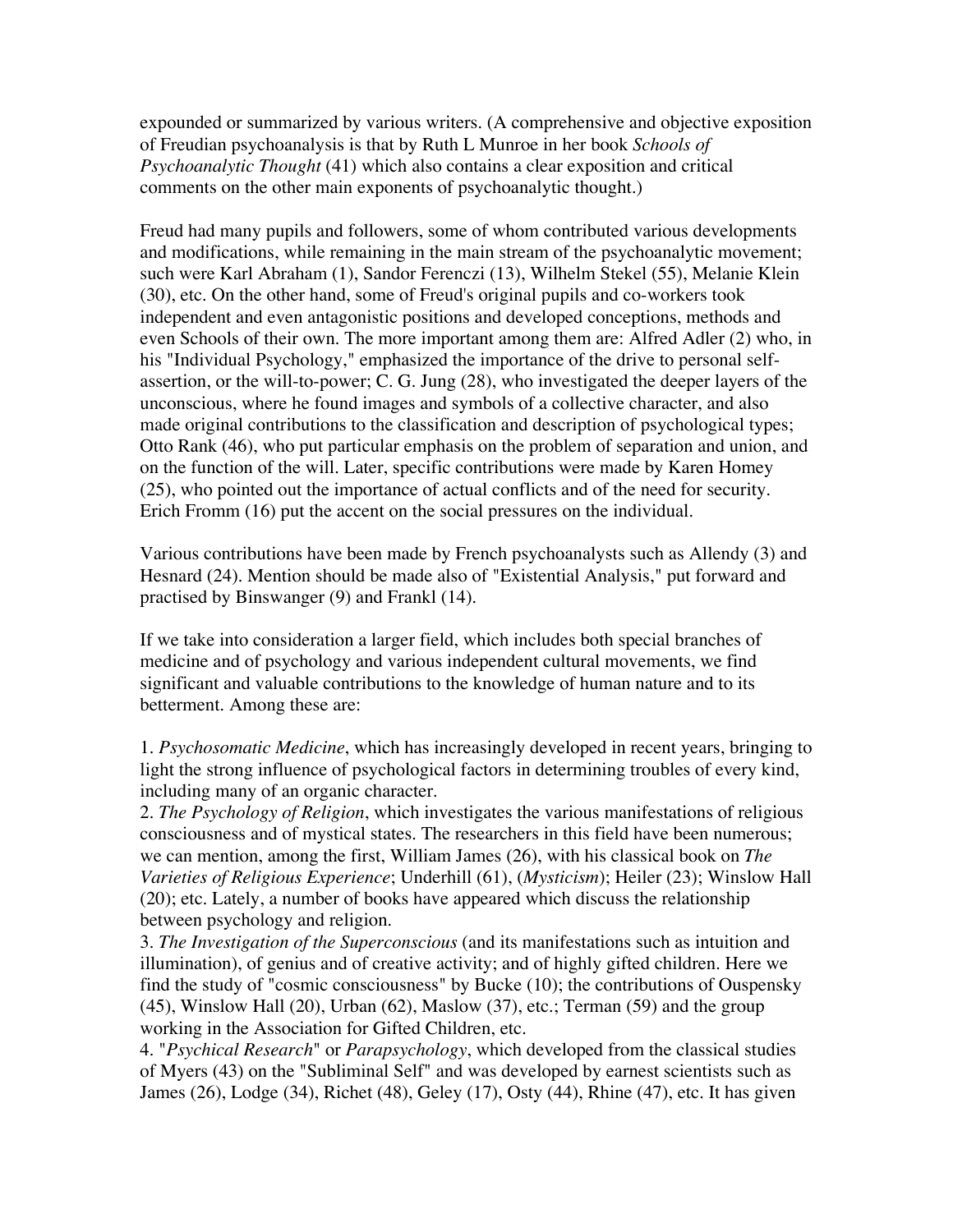evidence of the existence of supernormal psychophysical abilities such as extra-sensory perception, mechanical action from a distance (telekinesis), telepathy, premonition. It has also gathered much material on the problem of survival.

5. *Eastern Psychology* (especially Indian), both ancient and modern. Its valuable contributions are beginning to be integrated with those of Western psychology (52). 6. "*Creative Understanding*," which emphasizes the creative power of spiritual understanding and of inner significance. Its chief champion was Hermann Keyserling (29) who expounded this approach through many books and through the "School of Wisdom" which was active for many years at Darmstadt, Germany.

7. *The Holistic Approach and the Psychology of the Personality*. This was first promoted by Smuts (53) in his book *Holism and Evolution* and is being adopted by an increasing number of psychologists and psychiatrists such as: Allport (4), Angyal (5), Goldstein (18), Maslow (37), Murphy (42) and Progroff (45a). The views of the preceding authors were ably summarized by Hall (19). Parallel with this development in America there has been in Switzerland the movement called *Médicine de la Personne*, started by Tournier of Geneva (60), and followed by Maeder (35) and others and, along independent lines, by Baudoin (8). The personalistic standpoint has been also upheld by Stern (56) in Germany. 8. *Inter-individual and Social Psychology and Psychiatry and the Anthropological Study of Man*. This is a large movement which includes various independent currents. We here find Sullivan (57) with his "Inter-personal Theory of Psychiatry," Lewin (33), and then the investigators of group dynamics as at the University of Michigan (11), the researchers into human relations at Harvard (49), the contributions of Sorokin (54, 54a) on altruistic love, etc., also at Harvard; while in Europe there is the emphasis on the social and moral aspect in psychiatry by Baruk (7). The anthropological approach is ably represented, among others, by Margaret Mead (39).

9. "*Active Techniques*" for the Treatment and Development of the Personality. All or nearly all the previously mentioned approaches have led to the adoption and the use of a large number and variety of active techniques. The comparative older ones are hypnotism and suggestion and auto-suggestion, described and used by the two "Schools of Nancy" (Liebault, Bernheim, Coué) and, with greater scientific accuracy, by Baudoin (8); then the autogenous training of Schultz (50); Desoille's "Réve éveillé" (12); Happich's meditation technique (21); Moreno's (40) psychodrama, and other forms of Group Psychotherapy (6). Moreover there are the various techniques, too numerous to be quoted in this rapid survey, for the training of specific functions such as memory, thinking, imagination and will.

This vast amount of studies and research offers enough material for an attempt at coordination and synthesis. If we assemble ascertained facts, positive and wellauthenticated contributions and well-founded interpretations, ignoring the exaggerations and theoretical super-structure of the various schools, we arrive at a pluridimensional (This apt term indicating an inclusive outlook has been used by Ruth Munroe (41) and by Gardner Murphy (42).) conception of the human personality which, though far from perfect or final is, we think, more inclusive and nearer to reality than previous formulations.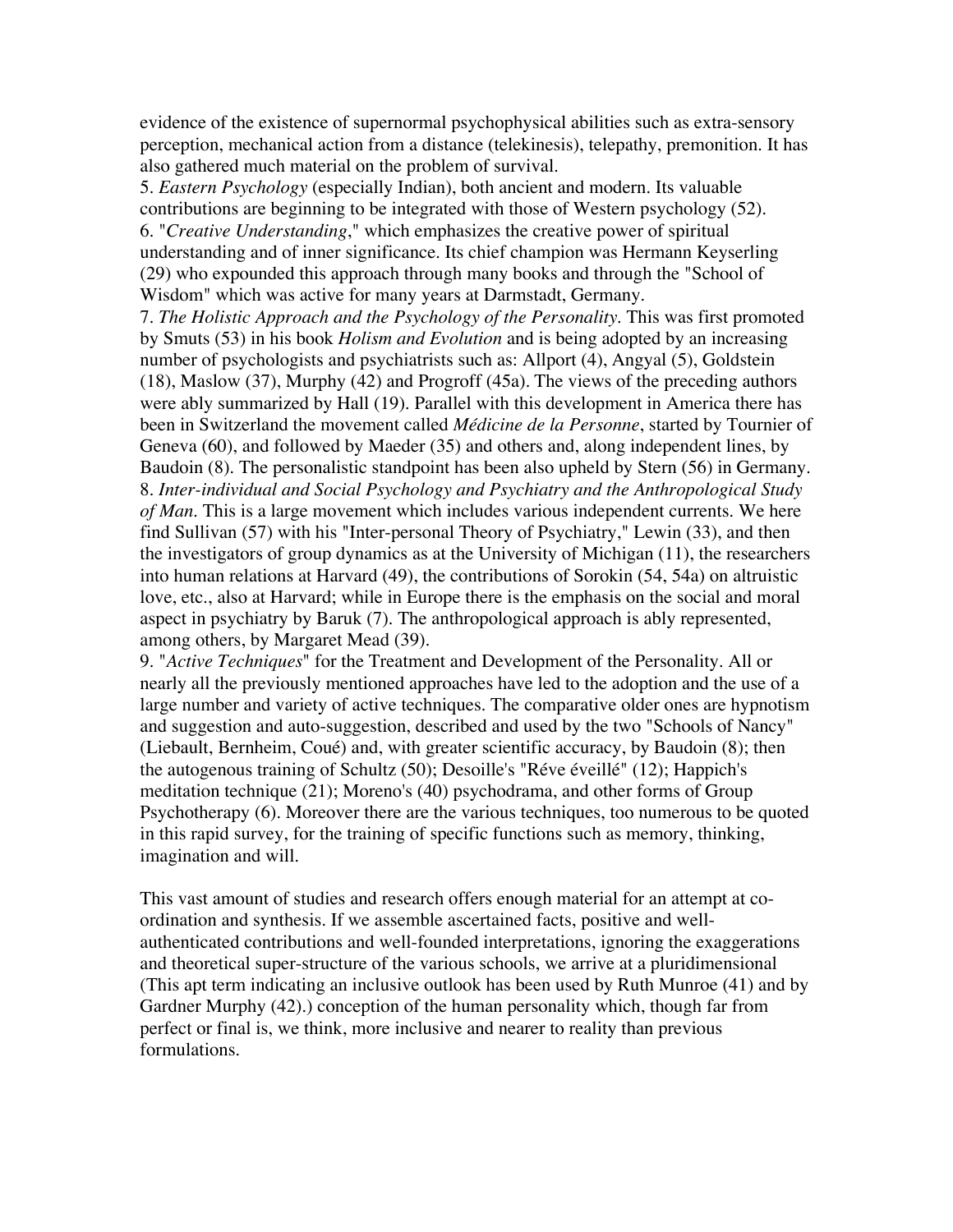To illustrate such a conception of the constitution of the human being in his living concrete reality the following diagram may be helpful. It is, of course, a crude and elementary picture that can give only a structural, static, almost "anatomical" representation of our inner constitution, while it leaves out its dynamic aspect, which is the most important and essential one. But here, as in every science, gradual steps must be taken and progressive approximations be made. When dealing with a reality so plastic and elusive as our psychological life, it is important not to lose sight of the main lines and of the fundamental differences; otherwise the multiplicity of details is liable to obscure the picture as a whole and to prevent our realizing the respective significance, purpose and value of its different parts.

With these reservations and qualifications, the chart is as follows:



DIAGRAM I

- 1. The Lower Unconscious
- 2. The Middle Unconscious
- 3. The Higher Unconscious or Superconscious
- 4. The Field of Consciousness
- 5. The conscious self or "I"
- 6. The Higher Self
- 7. The Collective Unconscious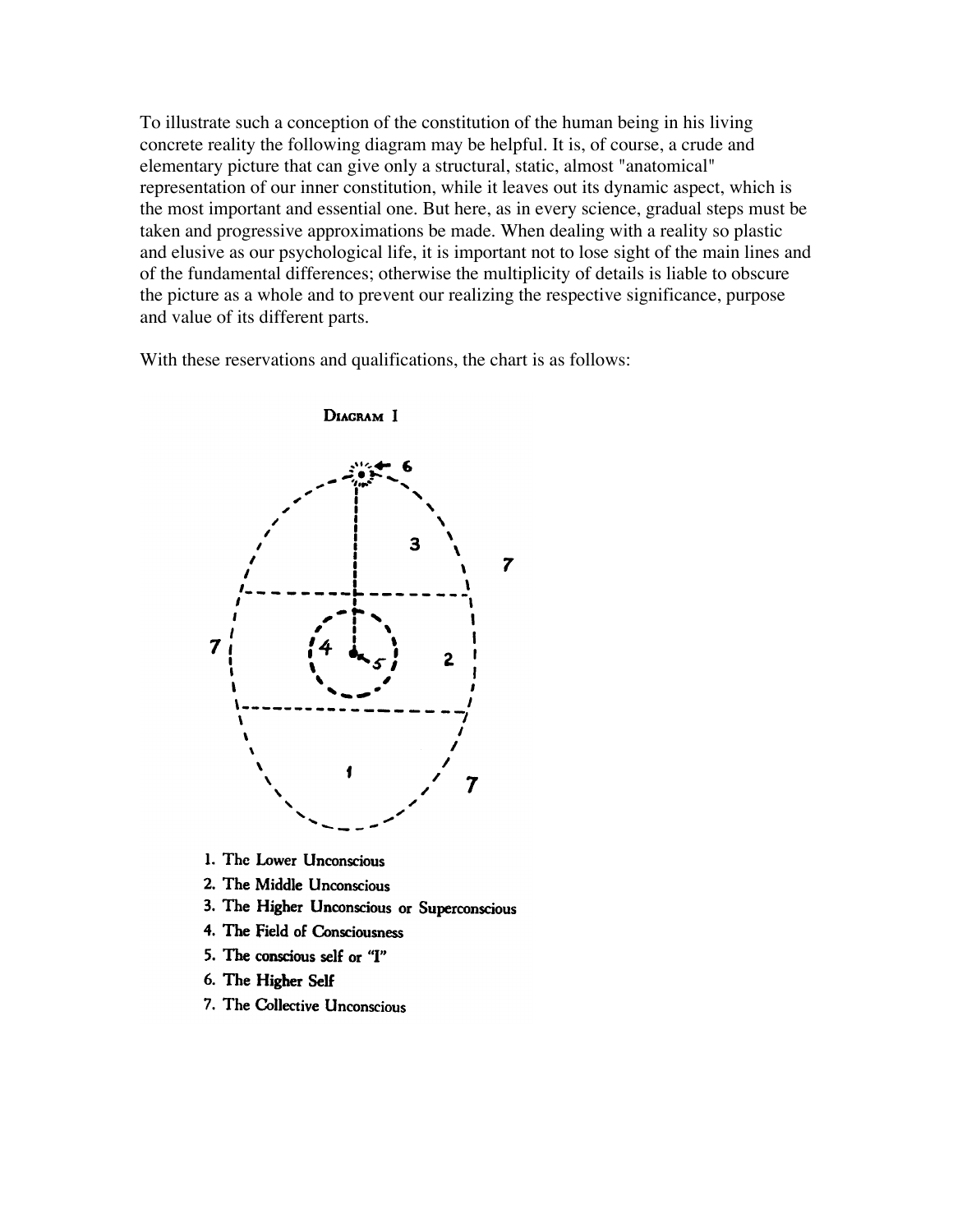# **1. The Lower Unconscious**

This contains, or is the origin of:

a. The elementary psychological activities which direct the life of the body; the intelligent coordination of bodily functions.

b. The fundamental drives and primitive urges.

c. Many complexes, charged with intense emotion.

d. Dreams and imaginations of an inferior kind.

e. Lower, uncontrolled parapsychological processes.

f. Various pathological manifestations, such as phobias, obsessions, compulsive urges and paranoid delusions.

# **2. The Middle Unconscious**

This is formed of psychological elements similar to those of our waking consciousness and easily accessible to it. In this inner region our various experiences are assimilated, our ordinary mental and imaginative activities are elaborated and developed in a sort of psychological gestation before their birth into the light of consciousness.

# **3. The Higher Unconscious or Superconscious**

From this region we receive our higher intuitions and inspirations artistic, philosophical or scientific, ethical "imperatives" and urges to humanitarian and heroic action. It is the source of the higher feelings, such as altruistic love; of genius and of the states of contemplation, illumination and ecstasy. In this realm are latent the higher psychic functions and spiritual energies.

### **4. The Field of Consciousness**

This term—which is not quite accurate but which is fairly clear and convenient for practical purposes—is used to designate that part of our personality of which we are directly aware: the incessant flow of sensations, images, thoughts, feelings, desires and impulses which we can observe, analyze and judge.

### **5. The Conscious Self or "I"**

The "self", that is to say, the point of pure self-awareness, is often confused with the conscious personality just described, but in reality it is quite different from it. This can be ascertained by the use of careful introspection. The changing *contents* of our consciousness (the sensations, thoughts, feelings, etc.) are one thing, while the "I", the self, the *center* of our consciousness is another. From a certain point of view this difference can be compared to that existing between the white lighted area on a screen and the various pictures which are projected upon it.

But the "man in the street" and even many well-educated and intelligent people do not take the trouble to observe themselves and to discriminate; they drift on the surface of the "mind-stream" and identify themselves with its successive waves, with the changing contents of their consciousness.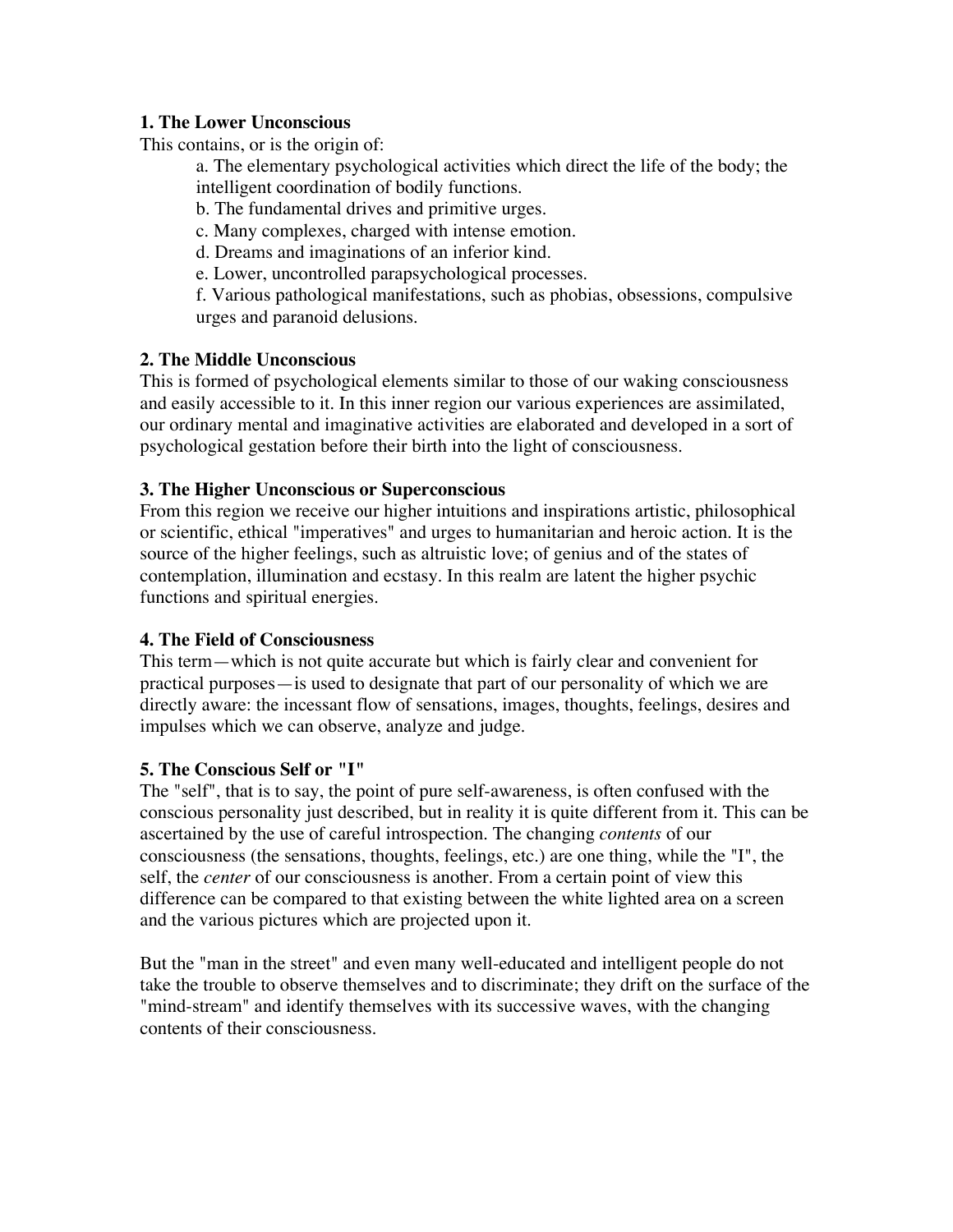# **6. The Higher Self**

The conscious self is generally not only submerged in the ceaseless flow of psychological contents but seems to disappear altogether when we fall asleep, when we faint and lose consciousness, when we are under the effect of an anesthetic or narcotic, or in a state of hypnosis. And when we awake the self mysteriously re-appears, we do not know how or whence—a fact which, if closely examined, is truly baffling and disturbing. This leads us to assume that the re-appearance of the conscious self or ego is due to the existence of a permanent center, of a true Self situated beyond or "above" it (The higher Self should not be confused in any way with the super-ego of Freud which is not a real self but, according to Freud's theory, a construction, an artificial product. It is also different from any "phenomenological" conception of the self or ego.).

There are various ways by means of which the reality of the Self can be ascertained. There have been many individuals who have achieved, more or less temporarily, a conscious realization of the Self that for them has the same degree of certainty as is experienced by an explorer who has entered a previously unknown region. Such statements can be found in Bucke's *Cosmic Consciousness* (10), in Ouspensky's *Tertium Organum* (45), in Underhill's *Mysticism* (61), and in other books. The awareness of the Self can also be achieved through the use of certain psychological methods, among which are Jung's 'process of individuation" (28), Desoille's 'Réve éveillé" (12), the techniques of Raja Yoga (52), etc.

Then we have the corroboration of such philosophers as Kant and Herbart who make a clear distinction between the empirical ego and the noumenal or real Self. This Self is above, and unaffected by, the flow of the mind-stream or by bodily conditions; and the personal conscious self should be considered merely as its reflection, its "projection" in the field of the personality. At the present stage of psychological investigation little is definitely known concerning the Self, but the importance of this synthesizing center well warrants further research.

# **7. The Collective Unconscious**

Human beings are not isolated, they are not "monads without windows" as Leibnitz thought. They may at times feel subjectively isolated, but the extreme existentialistic conception is not true, either psychologically or spiritually.

The outer line of the oval of the diagram should be regarded as "delimiting" but not as "dividing'. It should be regarded as analogous to the membrane delimiting a cell, which permits a constant and active interchange with the whole body to which the cell belongs. Processes of "psychological osmosis" are going on all the time, both with other human beings and with the general psychic environment. The latter corresponds to what Jung has called the "collective unconscious"; but he has not clearly defined this term, in which he includes elements of different, even opposite natures, namely primitive archaic structures and higher, forward-directed activities of a superconscious character. (See C. G. Jung, *Two Essays on Analytical Psychology*, London, 1928, pp. 118-9).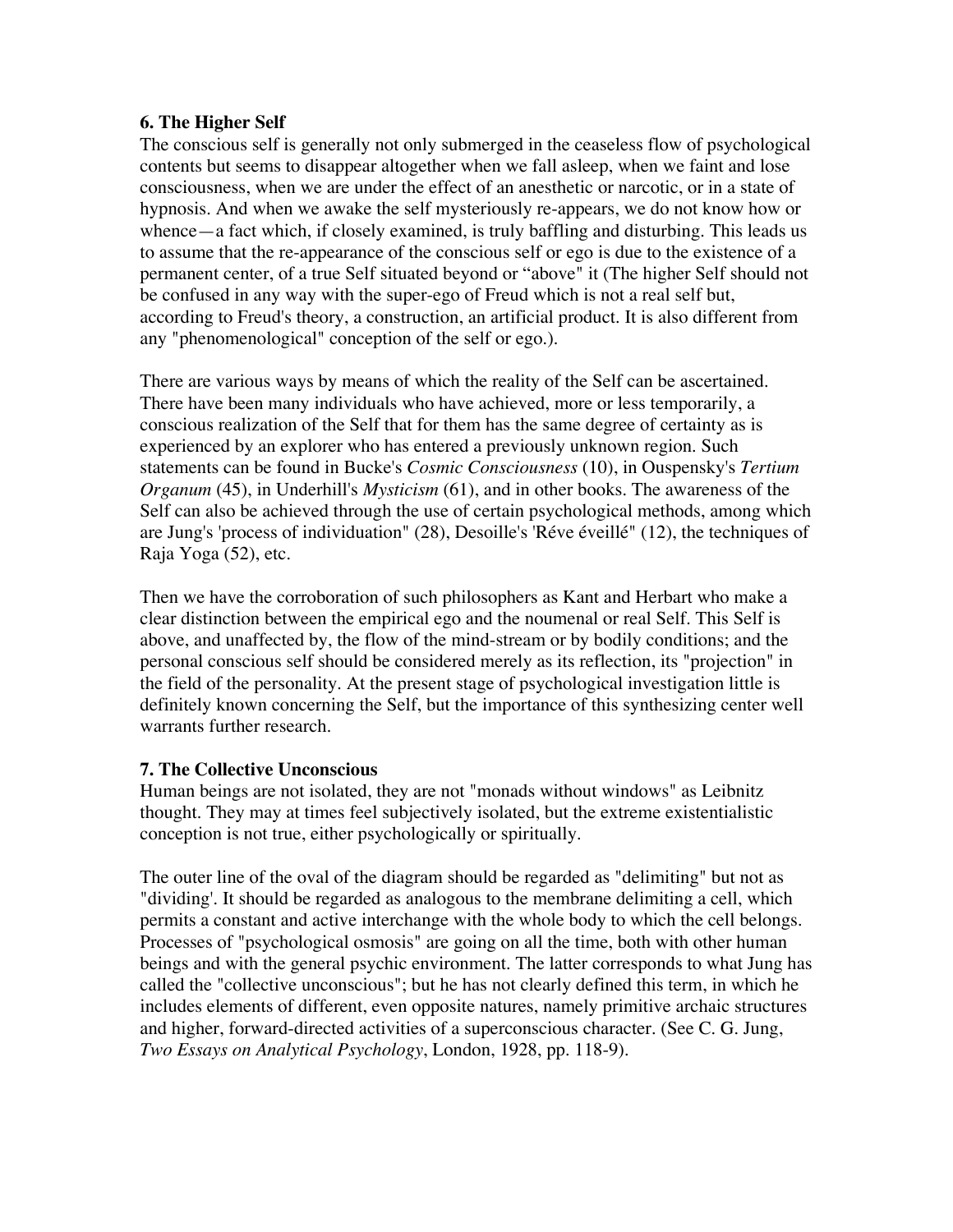The preceding diagram helps us to reconcile the following facts, which at first appear to contradict and exclude each other:

1. *The seeming duality*, the apparent existence of two selves in us. Indeed, it is as if there were two selves, because the personal self is generally unaware of the other, even to the point of denying its existence; whereas the other, the true Self, is latent and does not reveal itself directly to our consciousness.

2. *The real unity and uniqueness of the Self*. There are not really two selves, two independent and separate entities. The Self is one; it manifests in different degrees of awareness and self-realization. The reflection appears to be self-existent but has, in reality, no autonomous substantiality. It is, in other words, not a new and different light but a projection of its luminous source.

This conception of the structure of our being includes, co-ordinates and arranges in an integral vision the data obtained through various observations and experiences. It offers us a wider and more comprehensive understanding of the human drama, of the conflicts and problems that confront each one of us, and it also indicates the means of solving them and points the way to our liberation.

In our ordinary life we are limited and bound in a thousand ways—the prey of illusions and phantasms, the slaves of unrecognized complexes, tossed hither and thither by external influences, blinded and hypnotized by deceiving appearances. No wonder then that man, in such a state, is often discontented, insecure and changeable in his moods, thoughts and actions. Feeling intuitively that he is "one", and yet finding that he is "divided unto himself", he is bewildered and fails to understand either himself or others. No wonder that he, not knowing or understanding himself, has no self-control and is continually involved in his own mistakes and weaknesses; that so many lives are failures, or are at least limited and saddened by diseases of mind and body, or tormented by doubt, discouragement and despair. No wonder that man, in his blind passionate search for liberty and satisfaction, rebels violently at times, and at times tries to still his inner torment by throwing himself headlong into a life of feverish activity, constant excitement, tempestuous emotion and reckless adventure.

**\* \* \* \* \* \* \***

Let us examine *whether* and *how* it is possible to solve this central problem of human life, to heal this fundamental infirmity of man. Let us see how he may free himself from this enslavement and achieve an harmonious inner integration, true Self-realization and right relationships with others.

The task is certainly neither easy nor simple, but that it can be accomplished has been demonstrated by the success of those who have used adequate and appropriate means.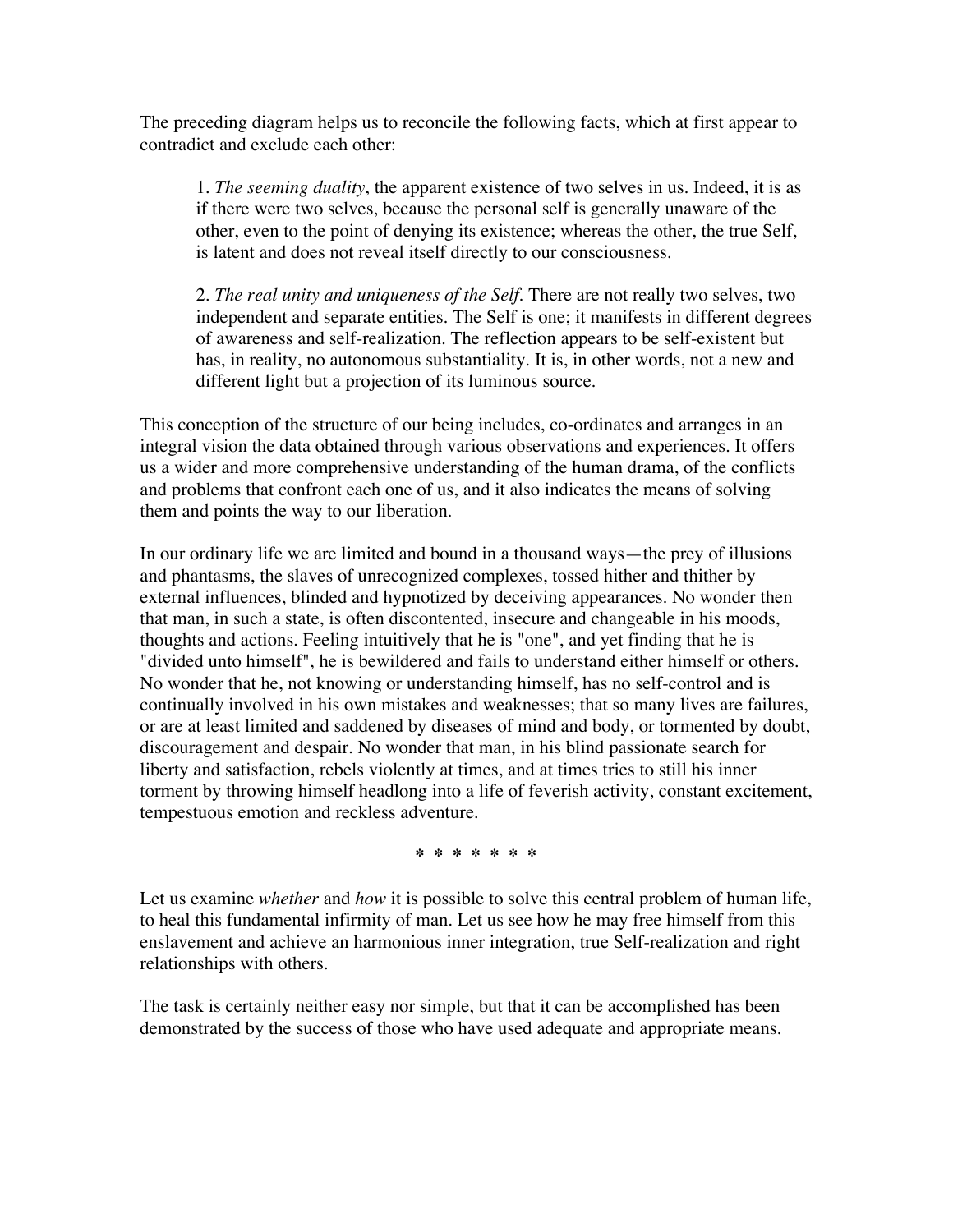The stages for the attainment of this goal may be tabulated as follows:

- 1. Thorough knowledge of one's personality.
- 2. Control of its various elements.
- 3. Realization of one's true Self—the discovery or creation of a unifying center.

4. Psychosynthesis: the formation or reconstruction of the personality around the new center.

Let us examine each of these stages.

# **1. Thorough Knowledge of One's Personality.**

We have recognized that in order really to know ourselves it is not enough to make an inventory of the elements that form our conscious being. An extensive exploration of the vast regions of our unconscious must also be undertaken. We have first to penetrate courageously into the pit of our lower unconscious in order to discover the dark forces that ensnare and menace us—the "phantasms", the ancestral or childish images that obsess or silently dominate us, the fears that paralyze us, the conflicts that waste our energies. It is possible to do this by the use of the methods of psychoanalysis.

This search can be undertaken by oneself but it is accomplished more easily with the help of another. In any case the methods must be employed in a genuinely scientific manner, with the greatest objectivity and impartiality, without preconceived theories and without allowing ourselves to be deterred or led astray by the covert or violent resistance of our fears, our desires, our emotional attachments.

Psychoanalysis generally stops here; but this limitation is not justified. The regions of the middle and higher unconscious should likewise be explored. In that way we shall discover in ourselves hitherto unknown abilities, our true vocations, our higher potentialities which seek to express themselves, but which we often repel and repress through lack of understanding, through prejudice or fear. We shall also discover the immense reserve of undifferentiated psychic energy latent in every one of us; that is, the plastic part of our unconscious which lies at our disposal, empowering us with an unlimited capacity to learn and to create.

### **2. Control of the Various Elements of the Personality.**

After having discovered all these elements, we have to take possession of them and acquire control over them. The most effective method by which we can achieve this is that of dis-identification. This is based on a fundamental psychological principle which may be formulated as follows:

# *We are dominated by everything with which our self becomes identified. We can dominate and control everything from which we dis-identify ourselves.*

In this principle lies the secret of our enslavement or of our liberty. Every time we "identify" ourselves with a weakness, a fault, a fear or any other personal emotion, we limit and paralyze ourselves. Every time we admit "I am discouraged" or "I am irritated", we become more and more dominated by depression or anger. We have accepted those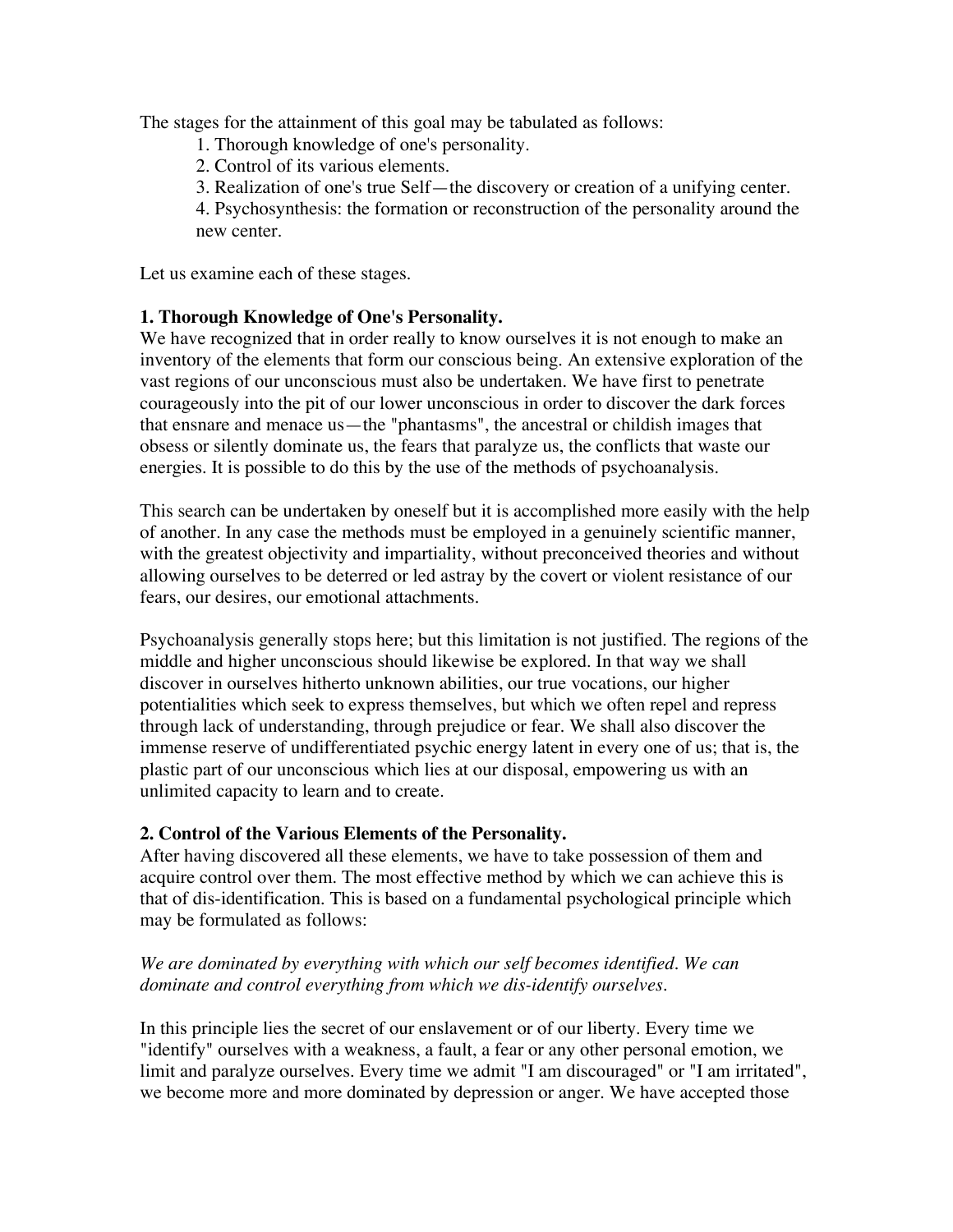limitations; we have ourselves put on our chains. If, instead, in the same situation we say, "A wave of discouragement is *trying* to submerge me" or "An impulse of anger is *attempting* to overpower me", the situation is very different. Then there are two forces confronting each other; on one side our vigilant self and on the other the discouragement or the anger. And the vigilant self does not submit to that invasion; it can objectively and critically survey those impulses of discouragement or anger; it can look for their origin, foresee their deleterious effects, and realize their unfoundedness. This is often sufficient to withstand an attack of such forces, disperse them and win the battle.

But even when these forces within ourselves are temporarily stronger, when the conscious personality is at first overwhelmed by their violence, the vigilant self is never really conquered. It can retire to an inner fortress and there prepare for and await the favorable moment in which to counter-attack. It may lose some of the battles, but if it does not give up its arms and surrender, the ultimate issue is not compromised, and it will achieve victory in the end.

Then, besides repelling one by one the attacks that come from the unconscious, we can apply a more fundamental and decisive method: we can tackle the deep-seated causes of these attacks and cut away the roots of the difficulty. This radical cure may be divided into two phases:

### *a. The disintegration of the harmful images or complexes. b. The control and utilization of the energies thus set free.*

Psychoanalysis has demonstrated that the power of these images and complexes lies chiefly in the fact that we are unconscious of them, that we do not recognize them as such. When they are unmasked, understood and resolved into their elements, they often cease to obsess us, and in any case we are then much better able to defend ourselves against them. In order to dissolve them we should use the methods of *objectification*, of *critical analysis* and of *discrimination*. That is to say, we must employ cold, impersonal observation as if they were mere natural phenomena, occurring outside ourselves. We should create a "psychological distance" between ourselves and them, keeping these images or complexes at arm's length, so to speak, and then quietly consider their origin, their nature and—their stupidity! This does not mean the suppression or repression of the energies inherent in those manifestations but their control and redirection into constructive channels.

It is well known that too much criticism and analysis are apt to paralyze and even kill our emotions and feelings. This critical faculty which we often employ indiscriminately and harmfully against our higher feelings and creative potentialities, should instead be used to free ourselves from undesirable impulses and tendencies. But such analysis and criticism are not always sufficient. There are certain strong trends, certain vital elements which, however much we may disparage and condemn them, obstinately persist. And there remains, moreover, the problem of the emotional and impulsive energies such as sexual and aggressive drives. These, when detached from the complexes or diverted from their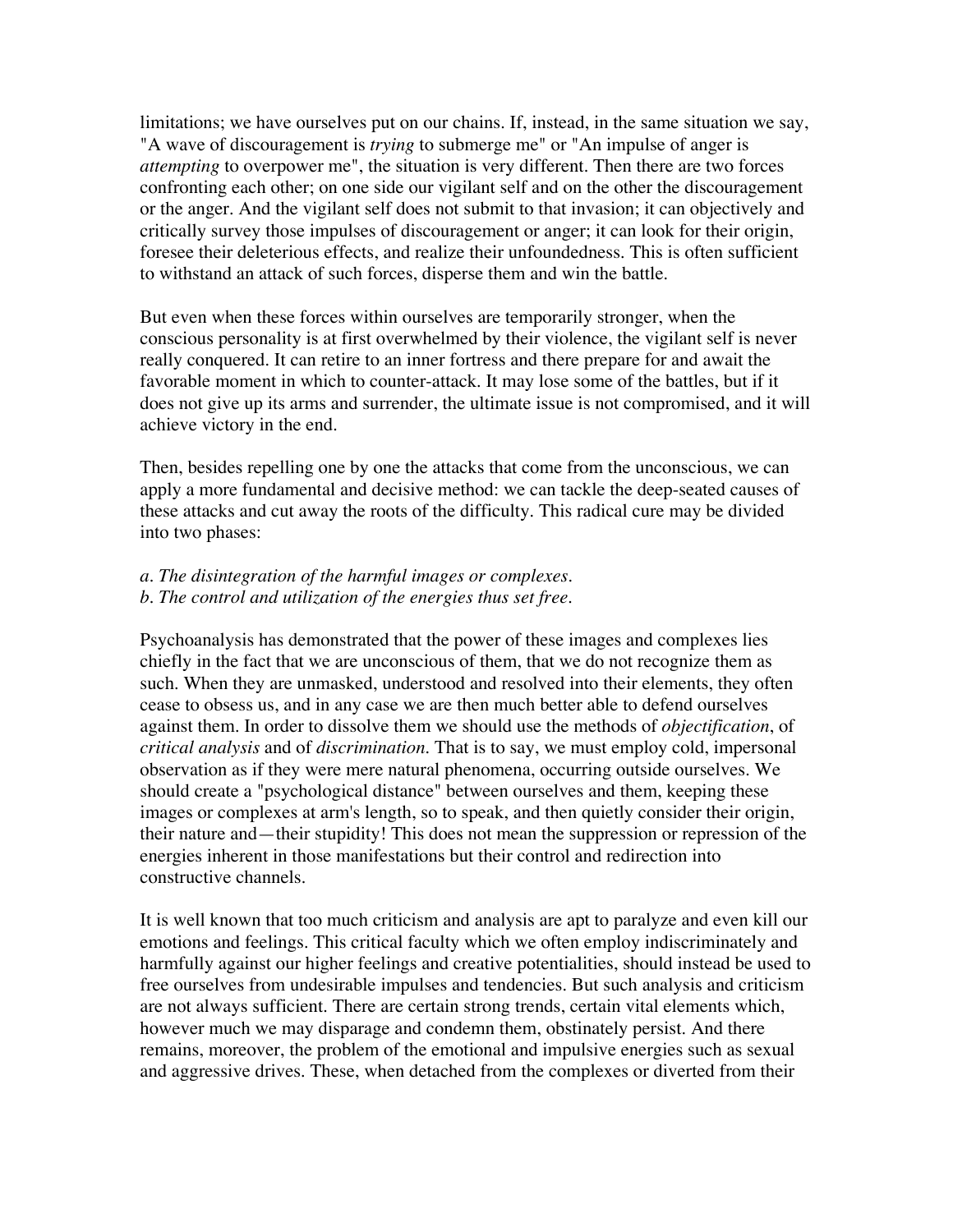previous channels, create in us a state of agitation and unrest and may find new but equally undesirable outlets.

These forces, therefore, must not be left to run wild, but should be disposed of in harmless ways or, better still, used for constructive purposes: to rebuild our personality, to contribute to our psychosynthesis. But in order to be able to do this we must start from the center; we must have established and made efficient *the unifying and controlling Principle of our life.*

**3. Realisation of One's True Self—The Discovery or Creation of a Unifying Center.** On the basis of what we have said about the nature and power of the Self, it is not difficult to point out theoretically the solution of such a problem. What has to be achieved is to expand the personal consciousness into that of the Self; to reach up, following the thread or ray (see diagram II) to the Star; to unite the lower with the higher Self. But this, which is so easily expressed in words, is in reality a tremendous undertaking. It constitutes a magnificent endeavor, but certainly a long and arduous one, and not everybody is ready for it. But between the starting point in the lowlands of our ordinary consciousness and the shining peak of Self-realization there are many intermediate phases, many plateaus at various altitudes on which a man may rest or even make his temporary abode, if his lack of strength precludes or his will does not choose a further ascent.

In favorable cases the ascent takes place to some extent spontaneously through a process of natural inner growth, fostered by the manifold experiences of life; but often the process is very slow. In all cases, however, it can be considerably accelerated by our deliberate conscious action and by the use of appropriate active techniques.

The intermediate stages imply new identifications. The men and women who cannot reach their true Self in its pure essence can create a picture and an ideal of perfected personality adequate to their caliber, their stage of development and their psychological type, and therefore can make this ideal practicable in actual life.

For some it may be the ideal of the artist who realizes and expresses himself as the creator of beautiful things, who makes art the most vital interest and the animating principle of his existence, pouring into it all his best energies. For others it may be the ideal of the seeker after Truth, the philosopher, the scientist. For yet others it is a more limited and personal ideal, that of the good father or mother.

These "ideal models" imply, as is evident, vital relationships with the outer world and other human beings, and hence a certain degree of extraversion. But there are people who are extraverted to an extreme degree and go so far as to project, as it were, the vital center of their personality outside themselves. A typical example of such projection is the ardent patriot who gives himself entirely to his beloved country which becomes the center of his life and interest, almost his very self. All his thoughts and feelings are directed towards this cause for which he is willing to sacrifice even his life. Another illustration (a frequent case in the past) is that of the woman who identifies herself with the man she loves, lives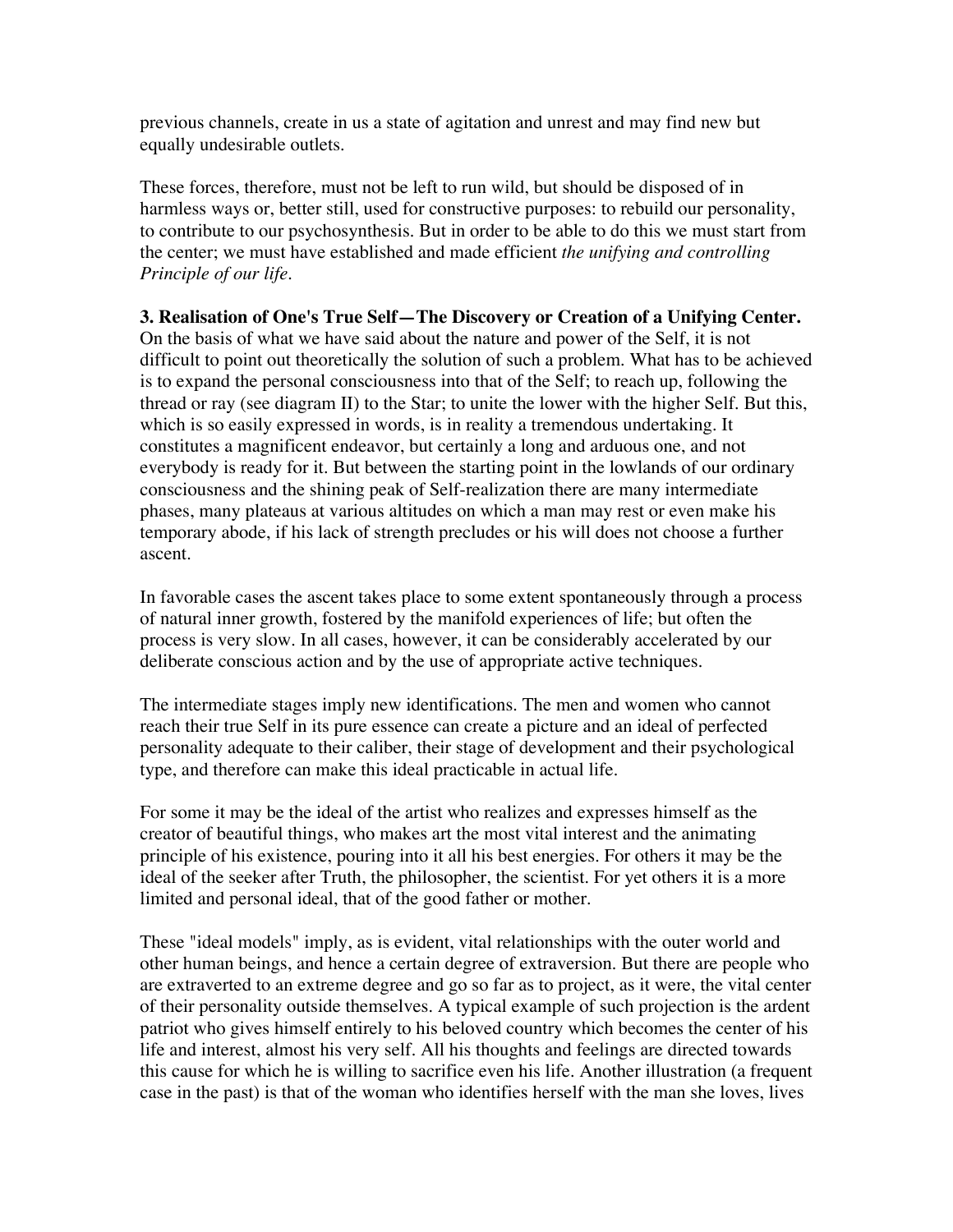for him and is absorbed in him. The ancient Hindu wife not only made her husband her human master, but worshipped him also as her spiritual teacher, her Guru—almost as her God.

This outward projection of one's own center, this ex-centricity (in the etymological sense of the word) should not be underrated. While it does not represent the most direct way or the highest achievement, it may, despite appearances, constitute for the time being a fairly satisfactory form of indirect self-realization. In the best instances the individual does not really lose and merge himself in the external object, but frees himself in that way from selfish interests and personal limitations; he realizes himself *through* the external ideal or being. The latter thus becomes an indirect but true link, a point of connection between the personal man and his higher Self, which is reflected and symbolized in that object:



- 1. Conscious self or "I"
- 2. External Unifying Center
- 3. Higher Self.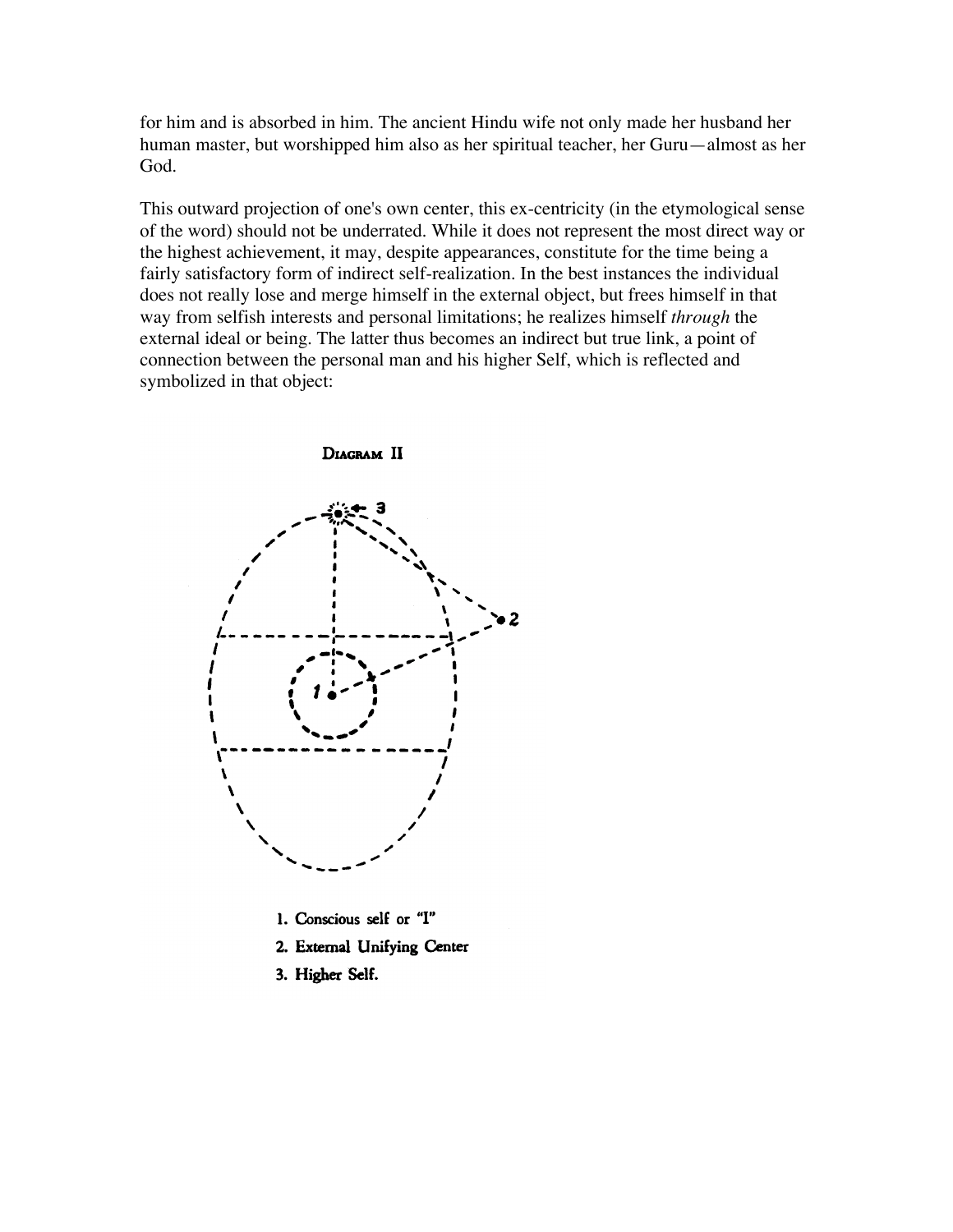# **4. Psychosynthesis: the Formation or Reconstruction of the Personality Around the New Center.**

When the unifying center has been found or created, we are in a position to build around it a new personality—coherent, organized and unified.

This is the actual *psychosynthesis*, which also has several stages. The first essential is to decide the plan of action, to formulate the "inner program." We must visualize the purpose to be achieved—that is, the new personality to be developed—and have a clear realization of the various tasks it entails.

Some people have a distinct vision of their aim from the outset. They are capable of forming a clear picture of themselves as they can and intend to become. This picture should be realistic and "authentic", that is, in line with the natural development of the given individual and therefore capable—at least in some measure—of realization, and should not be a neurotic, unreal "idealized image" in the sense of Karen Homey (25). A genuine "ideal model" has a dynamic creative power; it facilitates the task by eliminating uncertainties and mistakes; it concentrates the energies and utilizes the great suggestive and creative power of images.

Other individuals of a more plastic psychological constitution, who live spontaneously, following indications and intuitions rather than definite plans, find it difficult to formulate such a program, to build according to a pattern; they may even positively dislike such a method. Their tendency is to let themselves be led by the Spirit within or by the will of God, leaving Him to choose what they should become. They feel that they can best reach the goal by eliminating, as much as possible, the obstacles and resistances inherent in their personality; by widening the channel of communication with the higher Self through aspiration and devotion and then letting the creative power of the Spirit act, trusting and obeying it.

Both methods are effective, and each is appropriate to the corresponding type. But it is well to know, to appreciate and to use both to some extent in order to avoid the limitations and the exaggerations of each by correcting and enriching the one with elements taken from the other.

Thus, those who follow the first method should be careful to avoid making their "ideal picture" too rigid; they should be ready to modify or to enlarge it—and even to change it altogether as later experiences, fresh outlooks or new clarifications indicate and demand this change.

On the other hand, those who follow the second method should guard against becoming too passive and negative, accepting as intuitions and higher inspirations certain promptings which are, in reality, determined by unconscious forces, wishes and desires. Moreover, they must develop the ability to stand steady during the inevitable phases of inner aridity and darkness, when conscious communion with the spiritual Center is interrupted and the personality feels itself abandoned.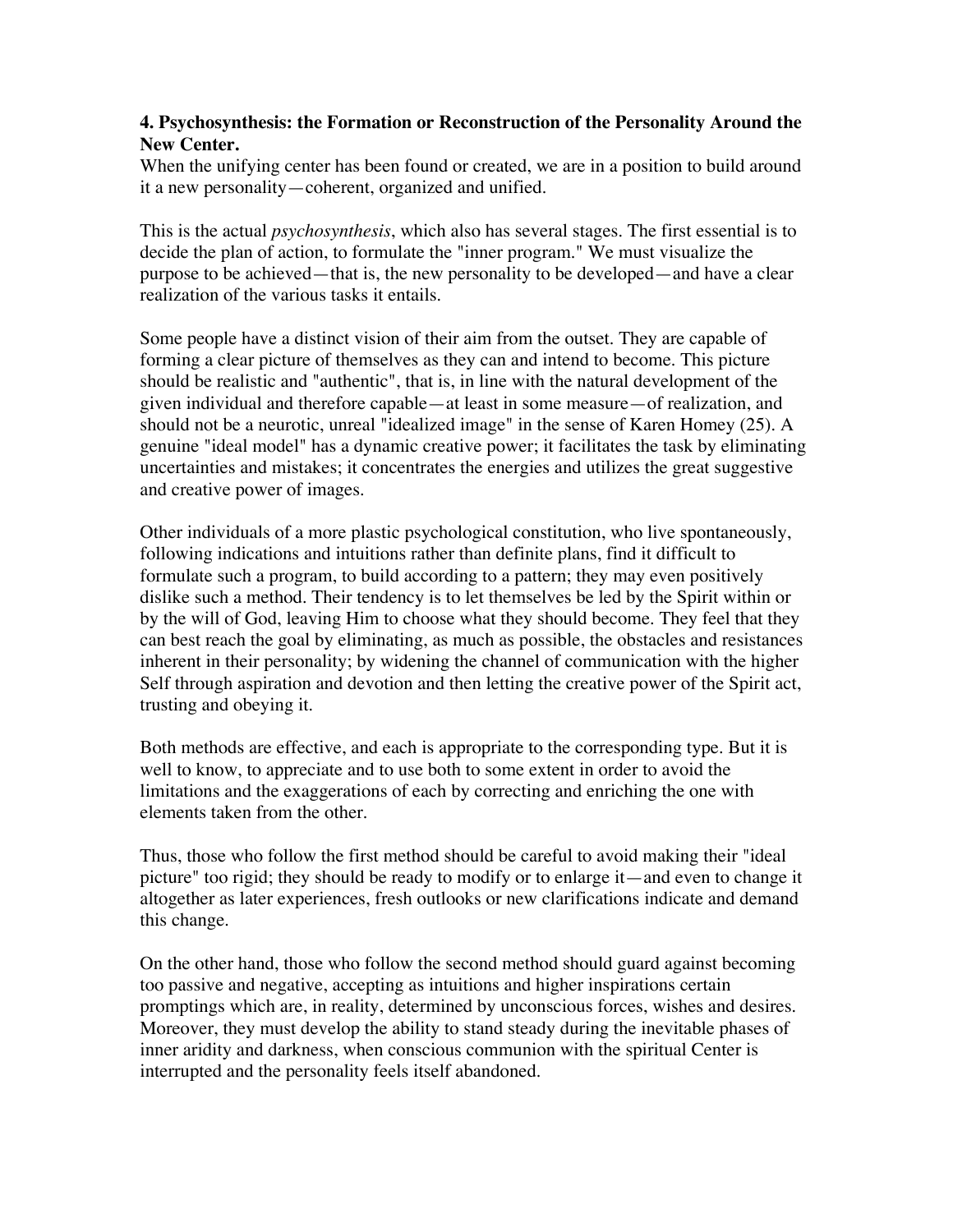The "ideal models" or images that one can create are many, but they can be divided into two principal groups. The first is formed of images representing harmonious development, an all-round personal or spiritual perfection. This kind of ideal is aimed at chiefly by introverts. The second group represents specialized efficiency. The purpose here is the utmost development of an ability or quality corresponding to the particular line of self-expression or service which the individual has chosen. This is the ideal of the artist, the teacher, the advocate of a good cause, etc. Such models are generally preferred by extraverts.

Once the choice of the ideal form has been made, *practical psychosynthesis, the actual construction of the new personality, begins*. This work may be divided into three principal parts:

1. *Utilization* of the available energies. These are (a) the forces released by the analysis and disintegration of the unconscious complexes; (b) the tendencies latent, and until now neglected, which exist on the various inner levels. Such utilisation demands the transmutation of many of these unconscious forces. Their inherent plasticity and mutability makes this possible. In fact, such transmutation is a process that is continually taking place within us. Just as heat is changed into motion and electric energy, and *vice versa*, our emotions and impulses are transformed into physical actions or into imaginative and intellectual activities. Conversely, ideas stir up emotions or are transformed into plans and hence into actions.

Instances of such transformations have been observed and recognized by many people. When the Latin poet says, "Facit indignatio versus" (Indignation produces my poems) he shows that he has realized how an emotional wave of indignation, if denied a natural outlet through external action, can be trans. formed into poetic activity. Again, when Heine writes, "Aus meinen grossen Schmerzen mach' ich die kleinen Lieder" (Out of my great suffering I produce my little songs) he indicates that his pain has been sublimated into poetry, and thus transfigured into beauty.

Important teachings and examples concerning the doctrine and practice of this transformation of the inner energies can be found in the yoga of the Hindu, in Christian mysticism and asceticism and in works on spiritual alchemy, while some new points have been contributed by psychoanalysis. We therefore possess sufficient elements for the formation of a real science of psychological energies (psychodynamics), and of reliable and adequate techniques by which to bring about the desired changes in ourselves and in others.

2. *Development* of the parts of the personality which are either deficient or inadequate for the purpose we desire to attain. This development can be carried out in two ways: by means of direct evocation, autosuggestion, creative affirmation; or by the methodical training of undeveloped functions (such as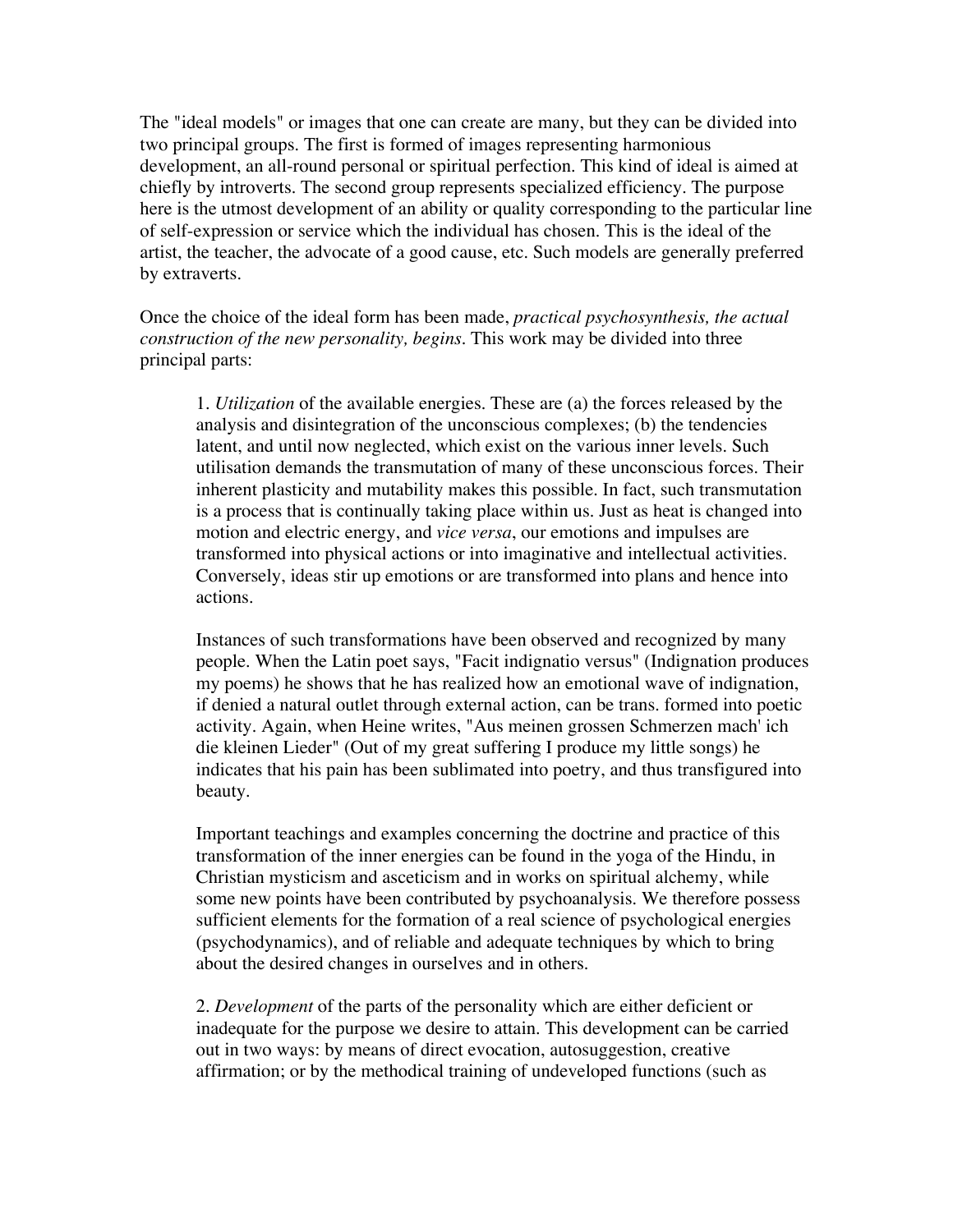memory, imagination, will)—a training analogous to that used in physical culture or in developing technical skills such as singing or playing an instrument.

3. *Coordination and subordination* of the various psychological energies and functions, the creation of a firm organization of the personality. This ordering presents interesting and suggestive analogies with that of a modem state, with the various groupings of the citizens into communities, social classes, professions and trades, and the different grades of town, district and state officials.

**\* \* \* \* \***

Such is, in brief outline, the process by which psychosynthesis is accomplished. But it should be made clear that all the various stages and methods mentioned above are closely interrelated and need not be followed in a strict succession of distinct periods or phases. A living human being is not a building, for which the foundations must be laid, then the walls erected and, finally, the roof added. The carrying out of the vast inner program of psychosynthesis may be started from various points and angles at the same time, and the different methods and activities can be wisely alternated through shorter or longer cycles, according to circumstances and inner conditions.

All this may at first appear rather formidable, but there is no reason for doubt or discouragement. The help of a competent therapist or teacher obviously makes the task much easier; on the other hand, one may gain fuller and deeper knowledge by one's own unaided efforts and through one's own mistakes. Having absorbed the preliminary instruction on the psychological principles involved, and having learned the various psychosynthetic techniques to be followed, the rest is a question of practice, experience, intelligence and intuition, which increase in proportion to the need and to the steadfastness of the endeavor. In this way the new regenerated personality is formed, and a new and higher life begins, the *true life*, for which the preceding one can be considered as a mere preparation, almost a gestation.

If we now consider psychosynthesis as a whole, with all its implications and developments, we see that it should not be looked upon as a particular psychological doctrine, nor as a single technical procedure.

It is first and foremost a dynamic, even a dramatic conception of our psychological life, which it portrays as a constant interplay and conflict between the many different and contrasting forces and a unifying center which ever tends to control, harmonize and utilize them.

Moreover, psychosynthesis is a combination of several methods of inner action, aiming first at the development and perfection of the personality, and then at its harmonious coordination and increasing unification with the spiritual Self. These phases may be called respectively "personal" and "spiritual" psychosynthesis. According to the various fields of activity in which it is used, and the different purposes which it may serve, psychosynthesis is or may become: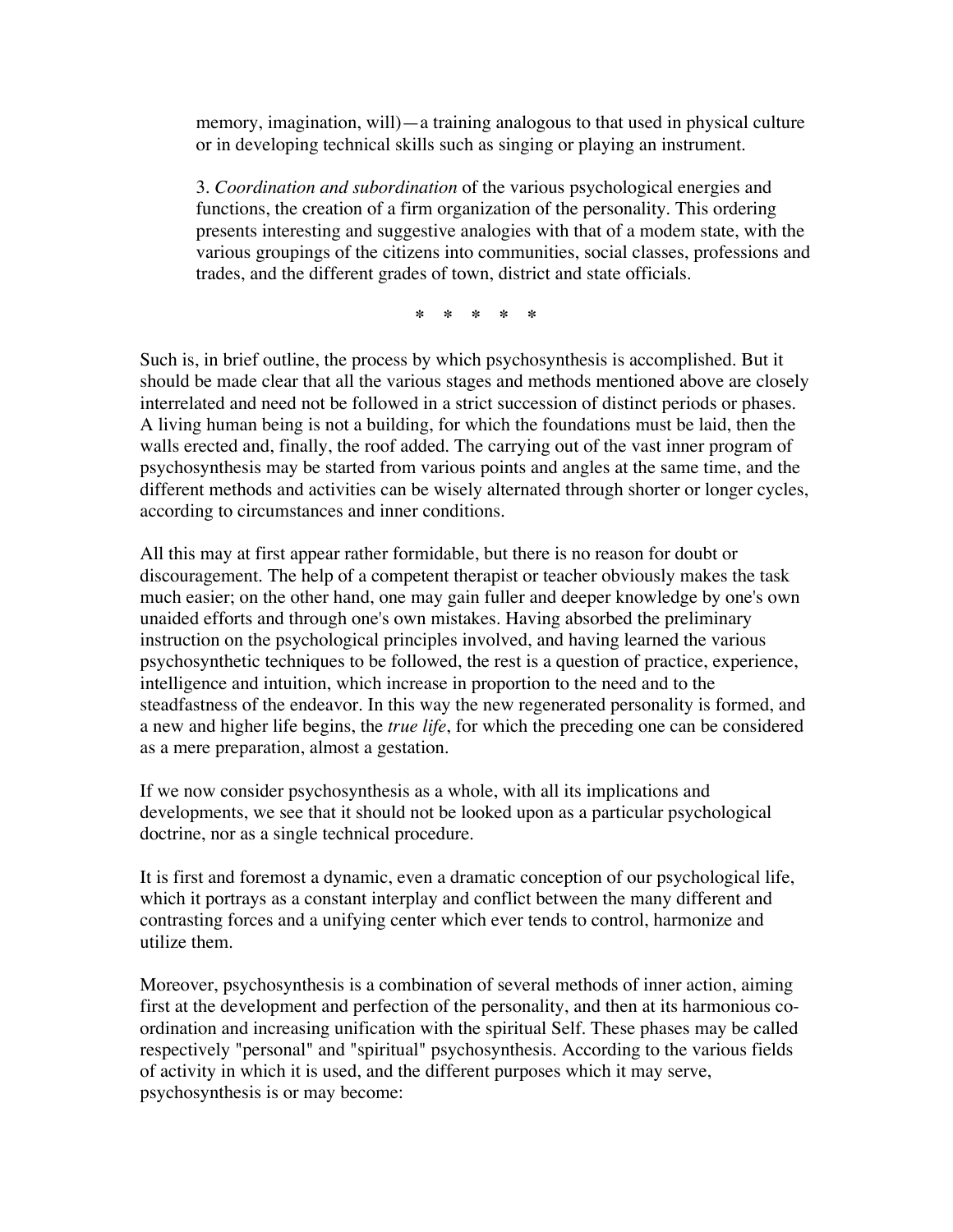1. A method of psychological development and Self-realization for those who refuse to remain the slaves of their own inner phantasms or of external influences, who refuse to submit passively to the play of psychological forces which is going on within them, and who are determined to become the master of their own lives.

2. A method of treatment for psychological and psychosomatic disturbances when the cause of the trouble is a violent and complicated conflict between groups of conscious and unconscious forces, or when it is due to those deep-seated and tormenting crises (not generally understood or rightly judged by the patient himself) which often precede a phase of Self-realization.

3. A method of integral education which tends not only to favor the development of the various abilities of the child or of the adolescent, but also helps him to discover and realize his true spiritual nature and to develop under its guidance an harmonious, radiant and efficient personality.

Psychosynthesis may also be considered *as the individual expression of a wider principle, of a general law of inter-individual and cosmic synthesis*. Indeed, the isolated individual does not exist; every person has intimate relationships with other individuals which make them all interdependent. Moreover, each and all are included in and part of the spiritual superindividual Reality.

Thus, inverting the analogy of man being a combination of many elements which are more or less coordinated, each man may be considered as an element or cell of a human group; this group, in its turn, forms associations with vaster and more complex groups, from the family group to town and district groups and to social classes; from workers' unions and employers' associations to the great national groups, and from these to the entire human family.

Between these individuals and groups arise problems and conflicts which are curiously similar to those we have found existing within each individual. Their solution (interindividual psychosynthesis) should therefore be pursued along the same lines and by similar methods as for the achievement of individual psychosynthesis. A detailed study of this parallelism might prove very illuminating and help us to discover the profound significance and real value of the many efforts towards organization and synthesis, both of a practical and of a psychological nature, which are increasingly being attempted between the various national, social, economic, scientific and religious groups.

From a still wider and more comprehensive point of view, universal life itself appears to us as a struggle between multiplicity and unity—a labor and an aspiration towards union. We seem to sense that—whether we conceive it as a divine Being or as cosmic energy—the Spirit working upon and within all creation is shaping it into order, harmony and beauty, uniting all beings (some willing but the majority as yet blind and rebellious) with each other through links of love, achieving—slowly and silently, but powerfully and irresistibly—*the Supreme Synthesis*.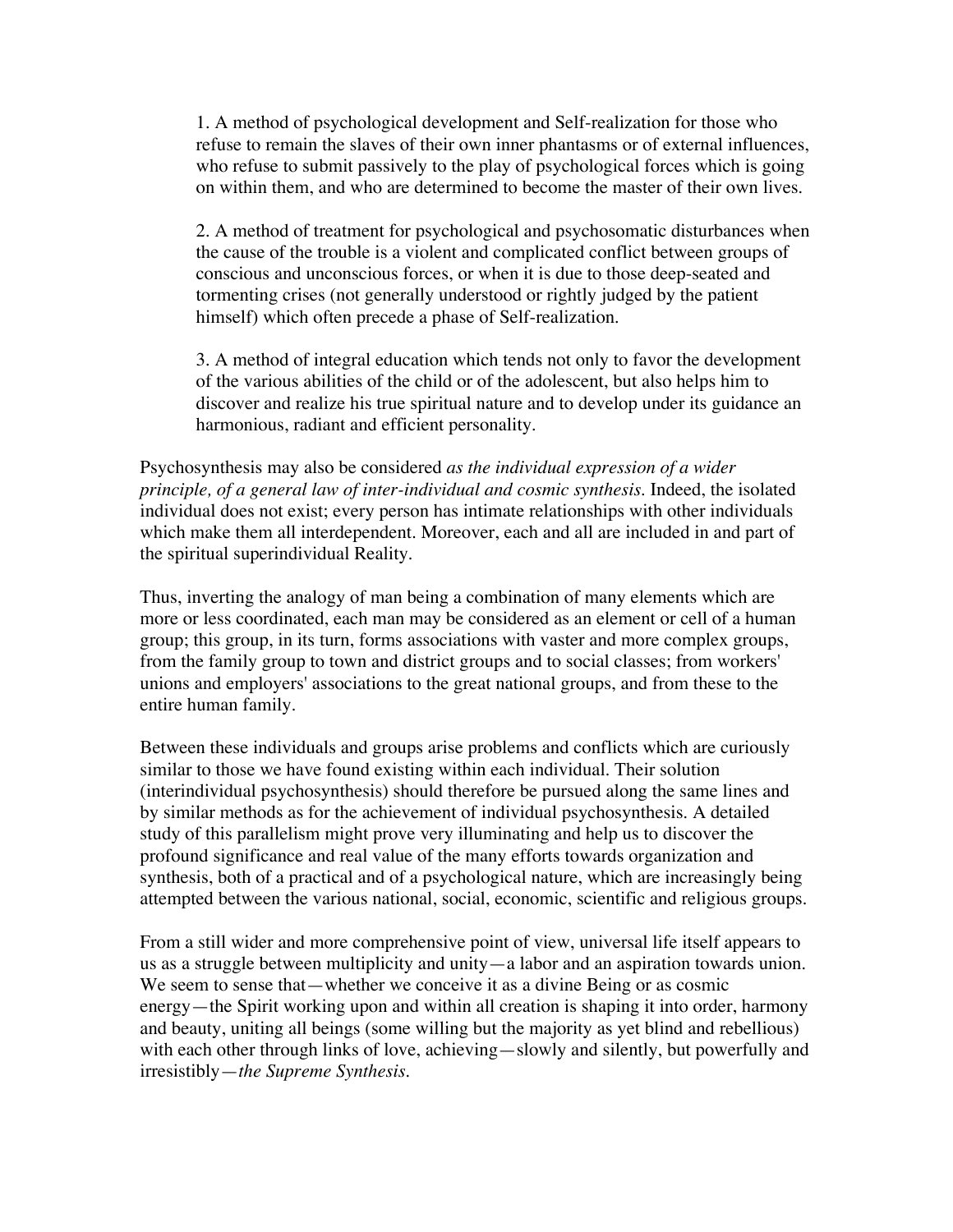#### BIBLIOGRAPHY

1. Abraham, K., *Selected Papers on Psychoanalysis*. New York: Basic Books, 1953.

2. Alder, A., *The Pattern of Life*. New York: Cosmopolitan Book Co., 1931.

3. Allendy, R., *La Problème de la Destinée*. Paris: Gallimarcl, 1927.

4. Allport, C., *The Course of Becoming*. New Haven: Yale University Press,1955.

5. Angyal, A., *Foundations for a Science of Personality*. Cambridge: Harvard University Press, 1941.

6. Bach, G. R., *Intensive Group Psychotherapy*. New York: Ronald Press, 1954.

7. Baruk, H., *Psychiatrie Morale Experimentale*, individuelle et Sociale. Paris: Presses Universitaires, 1945.

8. Baudoin, C., *Découverte tie la Personne*. Paris: Presses Universitaires, 1940.

*Suggestion and Autosuggestion*. London: Allen and Unwin, 1920.

9. Binswanger, L, *Grundformen und Erkenntniss Menschlicher Dasein*. Zurich: Niehaus, 1942.

10. Bucke, R. M., , *Cosmic Consciousness a Study in the Evolution of the Human Mind*. New York: Dutton, 1923.

11. Cartwright, D. & Zander, A. F., *Group Dynamics Research and Theory*. Evanston, Ill.: Row-Peterson, 1953.

12. Desoille, R., *La Rêve Eveillé en Psychothérapie*. Paris: Presses Universitaires, 1945.

13. Ferenczi, S., *Further Contributions to the Theory and Technique of Psychoanalysis*. New York: Liveright, 1926.

14. Frankl, V. E., *Der Unbedingte Mensch*. Wien: Deuticke, 1949.

15. Freud, S., *The Standard Edition of the Complete Psychological Works of S. F.* New York: Macmillan, 1953.

16. Fromm, E., *Escape from Freedom*. New York: Farrar and Rinehart, 1941.

17. Geley, C., *From the Unconscious to the Conscious*. New York: Harm, 1921.

18. Goldstein, K., *The Organism*. New York: American Book Co., 1939.

19. Hall, Calvin S., *Theories of Personality*. New York: Wiley, 1957.

20. Hall, Winslow W., *Observed Illuminates*. London: Daniel, 1926.

21. Happich, C., *Anleitung zur Meditation*. Darmstadt: Rother, 3rd ed., 1948.

22. Harding, M. E., *Psychic Energy: Its Source and Goal*. New York: Pantheon Books, 1948.

23. Heiler, F., *Das Gebet. Eine Religionsgeschichtliche und Religionspsychologische Untersuchung.* Munchen: Reinhardt, 1918.

24. Hesnard, A., *Freud dans la Société d'aprés-guerre*. Cenêve: Mont Blanc, 1946.

25. Horney, Karen, *Our Inner Conflicts*. New York: Norton, 1945.

26. James, W., *The Varieties of Religious Experience*. New York: Longmans, Green, 1902.

27. Janet, P., *L'automatisine Psychologique*. Paris: Alcan, 1889.

28. Jung, C. G., *Collected Works*, Bollingen Series, New York: Pantheon Books, 1953- 54.

29. Keyserling, H. A*., Creative Understanding*. New York: Harper, 1929.

30. Klein, Melanie, et al, *Developments in Psychoanalysis*. New York: Hillary House, 1952.